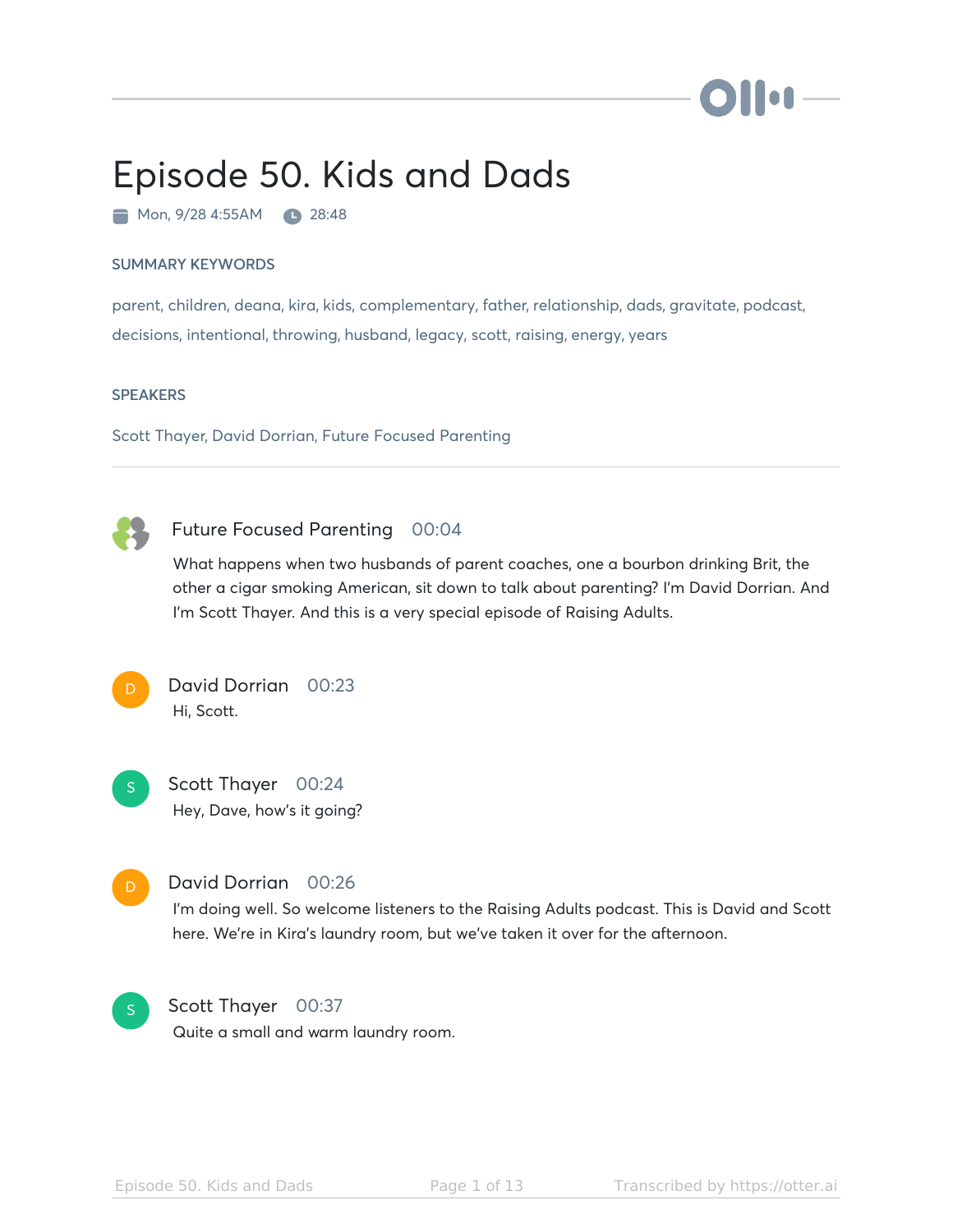#### David Dorrian 00:40

And don't worry, we haven't taken over without the authority of our wives. They both told us we had to be here, I mean, offered us the chance to be here in the laundry room to lead up a podcast to talk about kids and dads, which is a huge subject.

#### Scott Thayer 00:56

Yeah, I mean, we have kids. And we are dads. And so this is fitting that we're here talking about kids and dads.

# David Dorrian 01:03

Yeah, we might do more podcasts in future but Kira and Dina wanted us to start out just by talking about our own experiences and get that perspective of the Father into the the voice of the podcast. So I guess before we start, we do need to tell you what the October attribute of the month is. So it's courage. Now, if you haven't signed up for the attribute of the month, you need to use some of that courage, because you're running out of time, as Deana and Kira are only offering them for free until the end of 2019. You can sign up by going to futurefocusedparenting.com, that's futurefocusedparenting.com and hover over the shop tab, and you'll see a label called attribute of the month. It's an awesome newsletter that is totally free, where they focus on a different character trait you may want to think about fostering in your children, or your husbands. So the October attribute is courage. Be sure to check that out. So kids, kids and dads is just a huge, a huge topic. And I guess it comes down to for me and for you, Scott what, what sort of Father we want to be, and why we want to be that and, and, and how? So I guess I'll throw that to you. First what's, what's your why today for the, for the podcast? What is it about fatherhood that is driving you to do the things you do?

#### Scott Thayer 02:26

S

Yeah, that's a great question. And something I've thought about in depth. And I guess I would boil it down to my why behind my what is twofold. Number one, I want my boys to see what a husband should be like, to see and experience what a father should be like, so that I might leave a legacy behind after I go. And as they start to raise their own family and their own kids, that they can look back and go, hey, my dad did it this way and did it right. And so I want to be like that. So I can move on with that legacy. And then second is I would love for my daughters to look at me and say that that's the kind of man that a) I want to marry, and that b) that I want to help me raise my children. So my why is twofold. One, I want my boys, and I want to demonstrate for my boys what a man and husband

S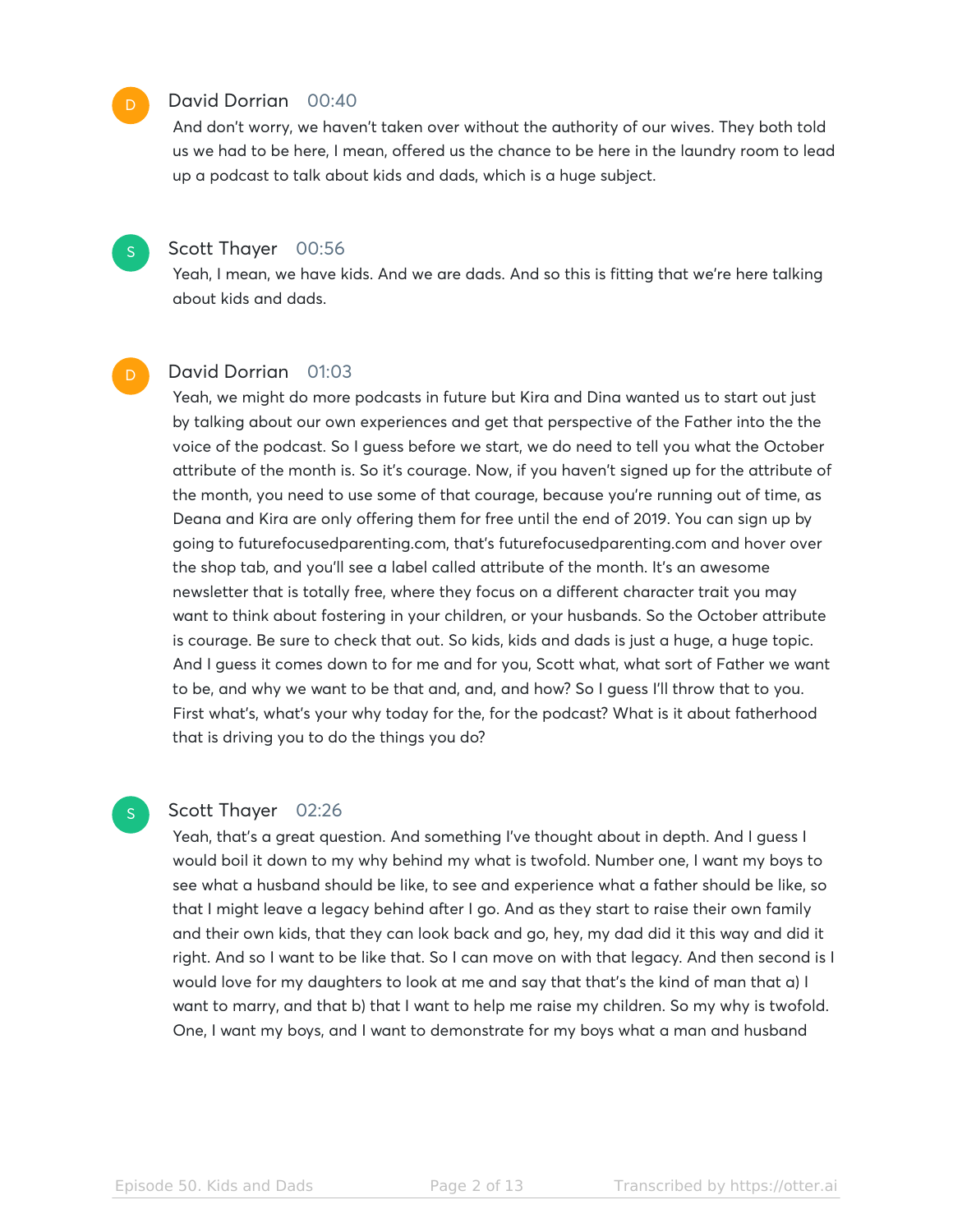should be like, and then I want to demonstrate to my daughters, what type of partner that they would want moving forward as they go through their life and raise their own kids.

#### David Dorrian 03:34

D

S

S

Hmm. Yeah, that legacy's huge. I guess I actually don't know this so I'll ask, ask the question. Is that something you feel with your own father? Do you feel that legacy coming, coming down?

#### Scott Thayer 03:45

Oh, absolutely. Those who know me know the relationship that I had with my father. And he passed a few years back and I miss him daily. But as I'm raising kids, as I'm going through my life, as I'm making decisions in business, there isn't a day that goes by where I don't think about my father and maybe how he would have handled the situation. What he would have done, what he might have done differently. So he definitely left a legacy for me to, to follow.

#### David Dorrian 04:13 D

That's great. And my dad is still here, he's still with us. But I still feel the same way. There's, there's definitely that sense of, of living up to the example that, that he gave to me, which I guess makes us actually both very privileged because not everybody has that example from a, from a father. So we should acknowledge that, that it's, we're in a fortunate position where we both had great fathers giving us examples, but it doesn't mean that it's, it's just a lock at that point and that we'll be great dads as well. I think like we, I feel the need to work at it. I don't know if you feel the same way.

#### Scott Thayer 04:48

Yeah, I definitely feel the need to work on it daily, especially as you know, making the choice to be a stepfather. There's other elements and other difficulties that come in with that relationship. But to your point, that is right. There are some men out there who unfortunately don't have fathers like we do. But maybe that's where you and I can step up and be father figures for even kids that that are fatherless.

#### David Dorrian 05:16 D

Yeah, I think that's, that's very interesting for me in terms of my why as well, because I think it's similar. It hasn't linked as much around the specifics of legacy. But I guess what I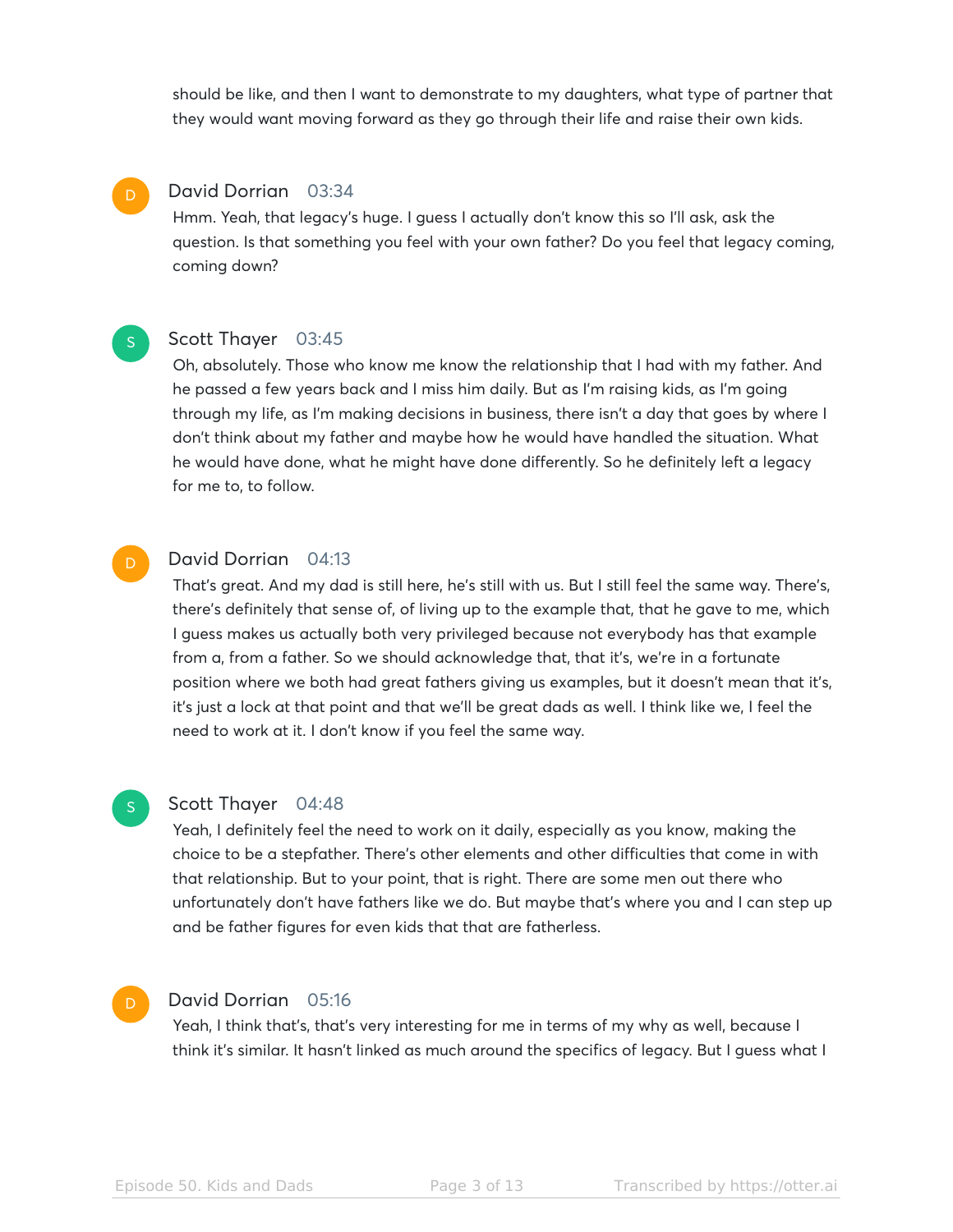really want is a relationship with both my kids that is real and trusting as, and respectful as they get older. So I guess that would eventually turn into legacy but kind of somewhat selfishly, I'm interested in, in the relationships that I'm going to have too, I guess. One of the ways that I've been thinking about it as I prepared for the podcast is, I don't want to be Cat Stevens, you know, the Cat's in the Cradle song. Where he wakes up at the end and you know, my boy was just like me, and it's too late. It's, it's too late for him to do anything about that relationship, because he's trained his son in, in the way that he's been for his son to end up.



#### Scott Thayer 06:04

I actually, actually really despise that song.

S

David Dorrian 06:08 Why is that?



Because that song makes me have feelings.

David Dorrian 06:10 Yeah, any song that makes you have feelings...

Scott Thayer 06:12

Yeah, it's not a good song. He said jokingly, by the way, feelings aren't bad.

# David Dorrian 06:19

No feeling, feelings are very good. But it is, it's a tough one. It, it does tug at you as a, as a, as a guy, and certainly as somebody who wants to be involved in your children's life, that there is this potential that Cat Stevens put down in a song, that you might not be. So I really want to make sure that that doesn't happen. That's really my, my why. I think the other piece of that is, I feel that you can, you can sense when a complementary energy is missing. And I'm saying that in that way, because I want to be cautious. Especially, I know, not all of our listeners are going to be in male female relationships necessarily, but that there is this sense that dads in a traditional sense of thought of as bringing this complementary energy to a mother, doesn't necessarily have to be a man that's doing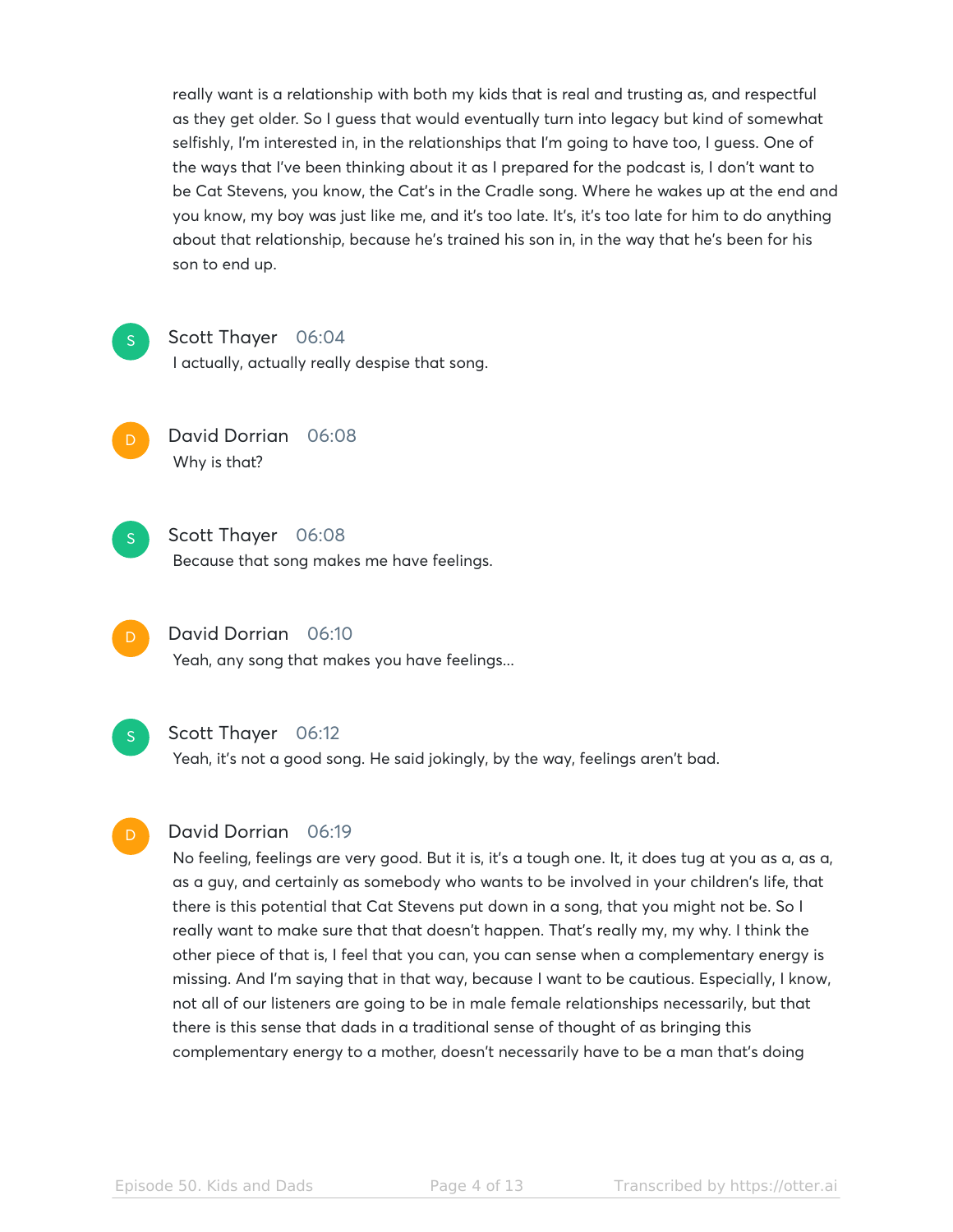that. But I do think that kids really gravitate to energy that brings a difference on occasion, and I think there's actually, there's research around this, the, the, the dads of great students, or the watchdogs programs that are around schools, and we're lucky to have one in our local school, is really shown that the power, that when dads get involved in their children's education, the, the great value that can come from that in terms of the higher engagement from, from students in those schools. They, they see that the mentor, with a different, just a different energy than the folks that they're used to having around, but somebody who is seeing the importance and value in what they're doing on a daily basis at school, and proving that by, by showing up. So I think there's that essence as well. But I see the need to bring this complementary energy. So those two things come together for me. So one of them's quite selfish, as a why, because I want to have a relationship with my kids as I get older. But the other one is, I want to be able to provide that complementary energy to my, my kids where they need it.

#### Scott Thayer 08:18

S

D

So those are great. I'm curious, how do you do that? How do you go about setting yourself up to be the parent today, you know, of your two? And then the parent of you know, 5, 10 years from now, 20 years from now, having that relationship? What steps are you taking? What's your How?

# David Dorrian 08:40

So I think it's really coming to strong relief for me recently, with, I've had some health problems with my back. So I haven't been able to interact with my kids in the same way as I, as I did before, which is where I talk somewhat about that, that complementary energy, in that I could just, we played lots of games, you know that daddy giant or whatever, and then I pick them up and throw them around. And that was how they knew about interacting with me in that young age. I mean, I'm thinking 3, 4, 5, you know that, that Daddy's the one who's lots of fun, picks me up and throws me around. I couldn't do that, haven't been able to do that for the past two years. And they really miss it, they will bring up the fact that, I feel like daddy's gone sometimes because there's not this guy there who is throwing them around. And the same is true when somebody is able to do that. So we had a friend of mine, came over from the UK in the summer, and they gravitated towards him in the swimming pool because he could pick them up and throw them around. And it's, it's that sense of, it's brought that, that idea to me that it's not just something that is necessarily always easy, when something like that takes away your ability to have that easy, simple connection. Which, you know, throwing, throwing kids around kind of is, it's nice, it's a good thing, I'm not putting down throwing your kids around. But there are, it meant that there were other ways I had to think about engaging with, with my children.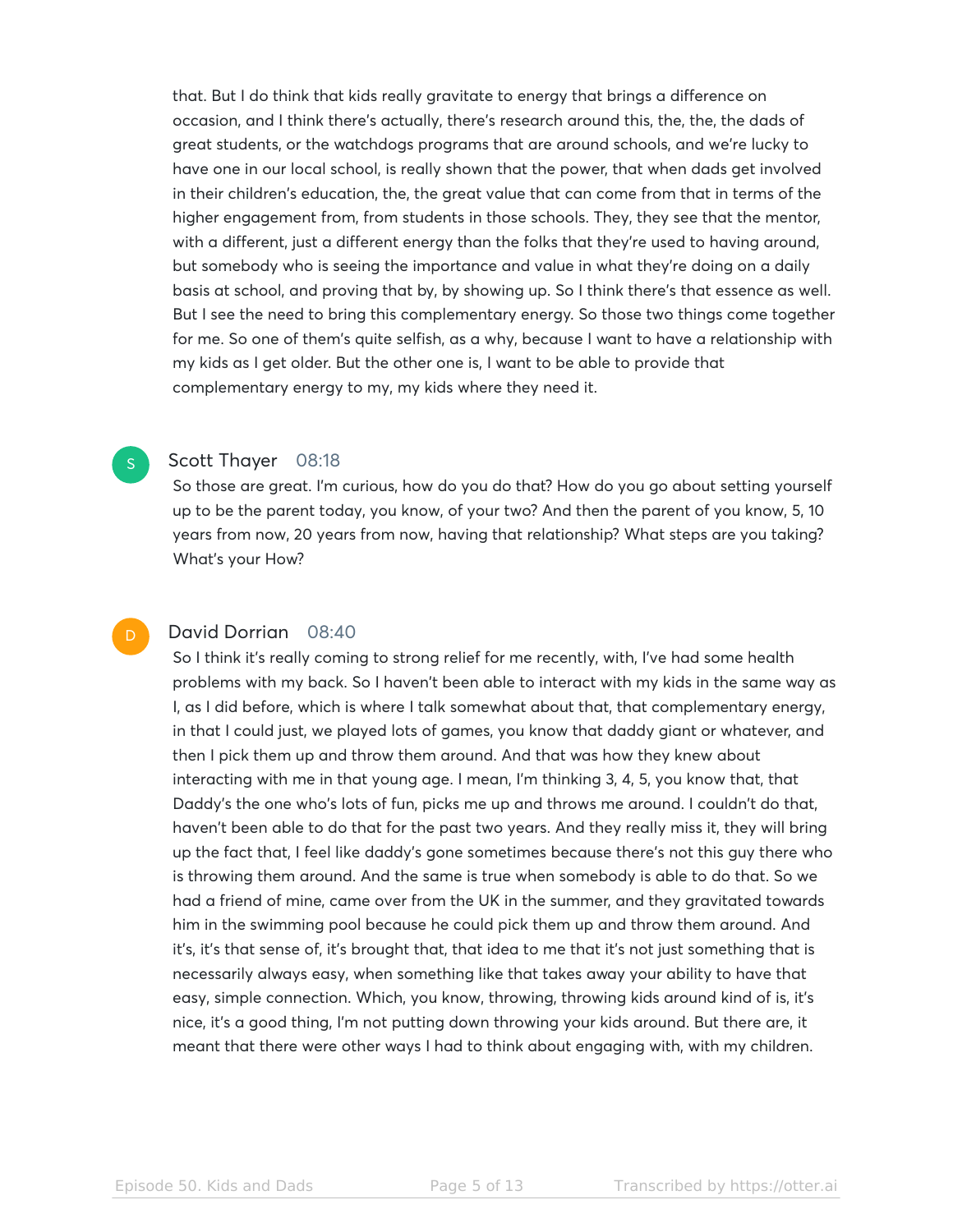And so a couple of different ways that I think about it is trying to be involved. I think showing up is really primarily the most important thing. And that can mean different things for different people. Again, I'm really lucky, I have a job that gives me some flexibility. So I can turn up to events at school, even kind of, even during the workday, but oftentimes, as well, of an evening immediately after, so I can be involved and they can see me being involved at those moments. I haven't actually done the watchdogs program yet, because of my back, because they're, bending down to talk with children at their desk is not really an option. I can't really play soccer with them yet. So that's unfortunate, but being, being involved in every way that I can at that point. I know that's not possible for everybody. Not everybody has that flexibility in their work life. But I think there are other ways you can show up and be interested in what has happened for, for your children during their day. Another way I think about it is, I have been lucky enough that I've been able to coach Rhys's soccer team on a, on a few occasions and actually some of his other teams in sports that I didn't even play. I coached him in softball one year, where I never played softball. So that was very interesting. I'm not sure the kids learned much. But they had, they had a lot of fun.

- Scott Thayer 11:23 Do you know how to play softball? S
	- David Dorrian 11:26

 $\overline{D}$ 

S

D

Um...somewhat now. I'm sure the baseball pitching coaches all talk about bunny ears. I'm sure that that's how they do it.

Scott Thayer 11:34 Yeah, sure.

#### David Dorrian 11:36

So I know a bit more now. But I think being involved in that, in that way as a, showing up as a coach. So it, it's, it's a very different position, you take on that position of authority for a number of children, but your child sees you in that position. And being able to do so especially around sport. I think this is very important in, in America right now. But I know the same is true in England, I'm sure elsewhere in the world, the activity of parents at sporting events for even really young children is kind of unbelievably unacceptable, and the abuse that's thrown at the referees or the umpires or other parents, just people putting their own hopes and dreams on their kids in a very inappropriate way. I think for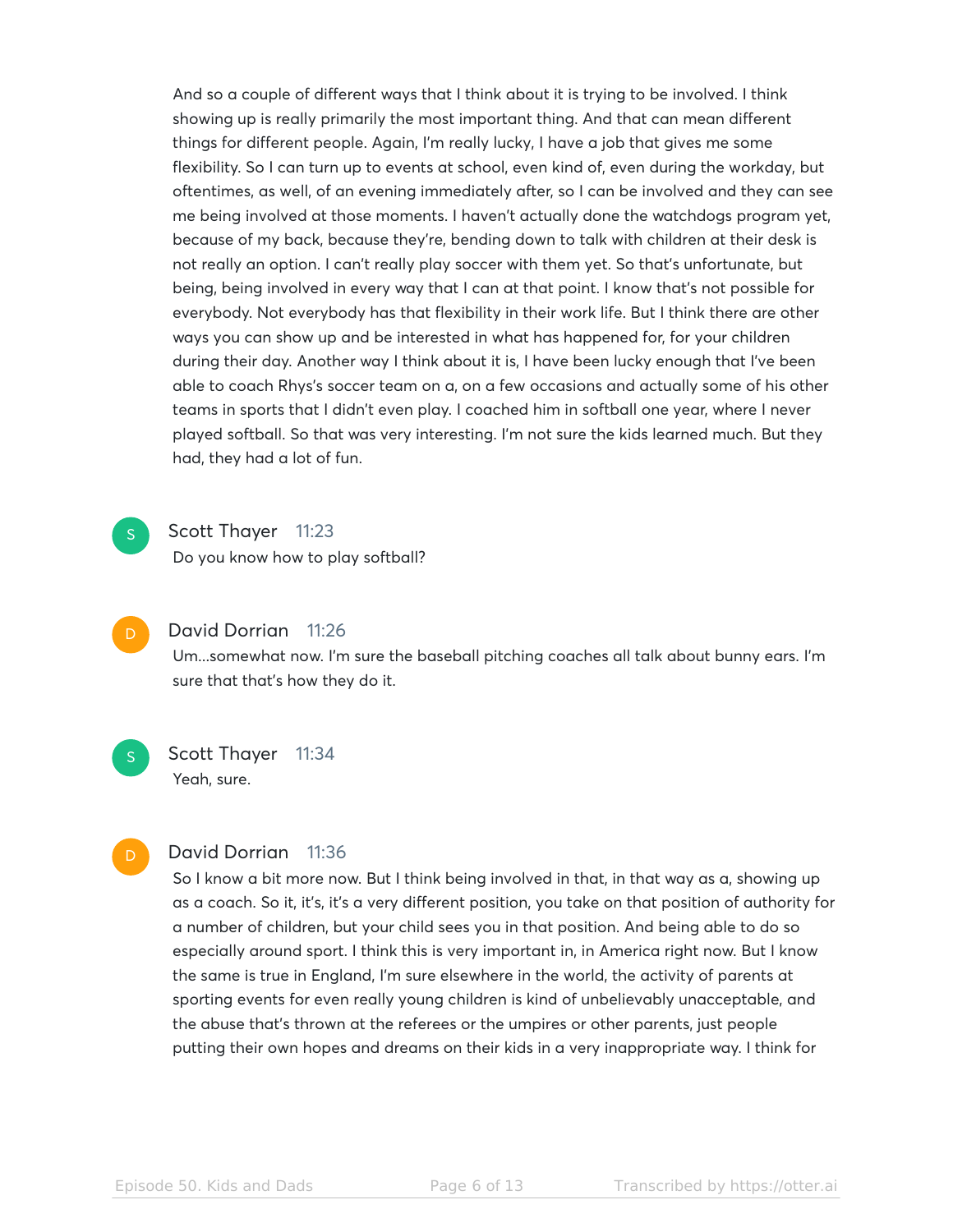me, it comes down to, I think if, if anything, were going to be a roadblock to the relationship that I want to build with my children, that would probably be, be it. So I think it's important to have hopes and dreams for your, for your children. But I think if you're trying to force it more at that point for yourself than you are for helping them to achieve it, that can become twisted and becomes not a useful complementary energy but becomes something that is actually negative. And it reinforces some really unhelpful stereotypes, if that makes sense.

#### Scott Thayer 13:03

S

No, that makes total sense. I follow that. And some of my hows you know, when wanting to leave a legacy and then wanting to demonstrate an example, for my, for my daughters is I, I had to tell myself to be extremely intentional in, in how I went on about my day. A question that I continue to ask myself now a father of, you know, a 20, 19, 17, 17 and 15 year olds is, what would my 55 year old self say about the decisions I'm making today at 45 in my fatherhood? So 10 years from now, I'm going to have, our youngest will be 25, and all will be out of the house and gone. Am I gonna have a bunch of regrets with some of the decisions I'm making today? Or am I gonna have pleasure from those decisions and sit back and be prideful? So I have to be very intentional about my decision making, one of which is work life balance as, as a traveling sales guy. I'm on the road every week and sometimes gone three nights a week. And so I have to be intentional about the time that I spend at home, that I'm investing into my children, asking them questions about their day, actually listening to their answers and then following up maybe a week later with a question about one of the answers that they gave me. So I've got to be intentionally listening in that regard. As far as being a husband I have to be intentional about the time that I spend with Deana. That it's not just you know, me coming home, unpacking, lightin' up a cigar on the porch and relaxing. Rather it's me coming home, unpacking, chatting with my wife, asking her how her day was, how can I help you tonight, maybe cooking dinner and, and being that husband. Just the small things, sitting on a couch watching Tiny House Nation together, whatever it might be. So I've got to be extremely intentional and demonstrating to my daughters and then to my sons what that husband should be like and what that father should be like when it comes to raising adults.

#### David Dorrian 15:14

D

Yeah, I think that's, that's fantastic. And really keys into what Kira and Deana talk about a lot. So they'll be very pleased with us. That's brownie points, which is good. Yes. Because it, what you're talking about there is really future focused , like you're thinking down the lines and thinking about in 10 years, how do I want to feel? How do I want my kids to feel about me? So then I'm going to be intentional in the moment about what I'm doing so that I can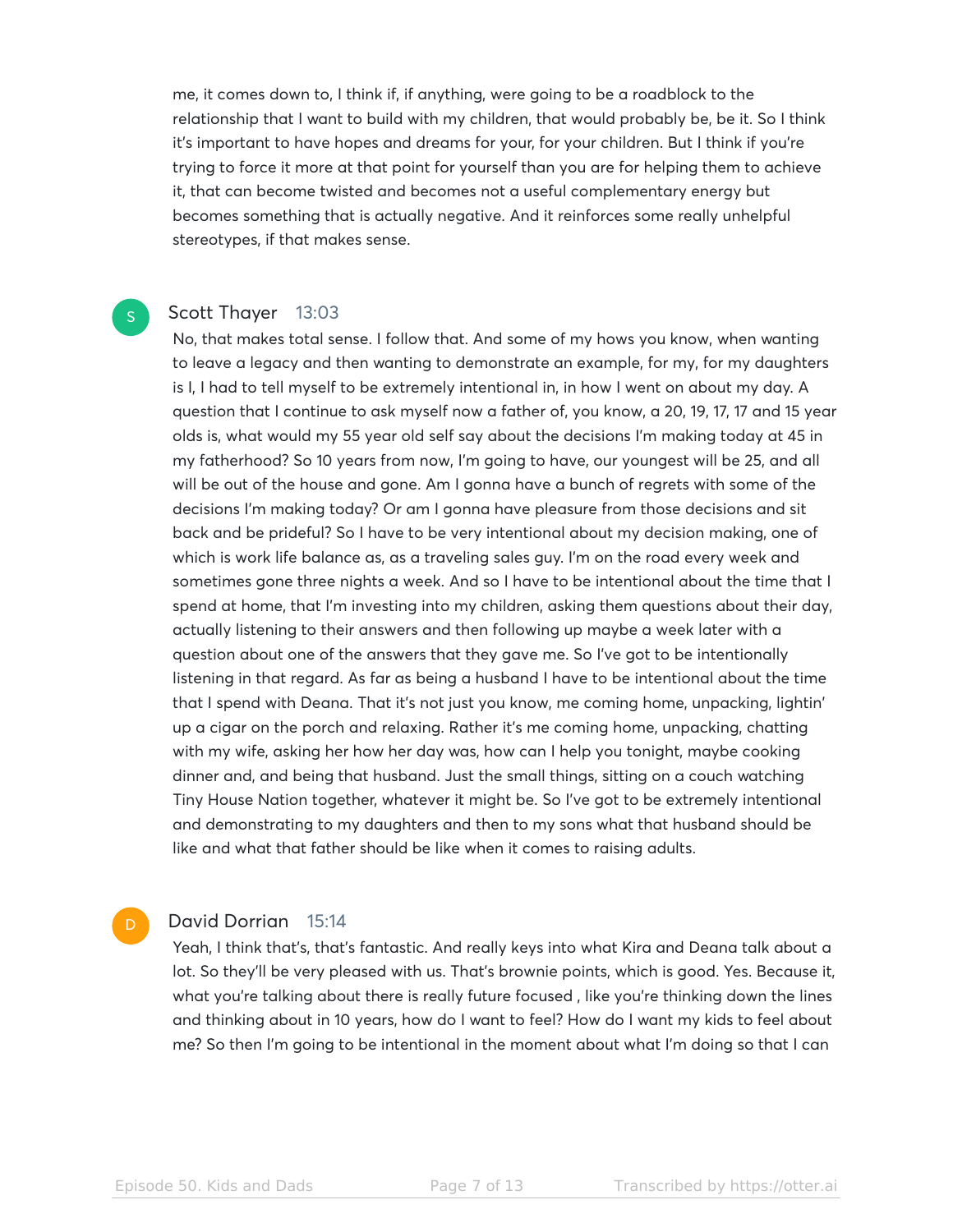get to that.

# Scott Thayer 15:39

Yeah. And it also makes a harder decision that you have to make right now. You know, and you know, what's better for the child. And you know, that in 10 years, they're going to look back and say, thank you. Deana shared a little bit about some of the trials and tribulations that we've gone through in the last two or three years with our children. And some of the decisions that we made weren't popular at the time with our children. And we're now you know, two, three years removed from those decisions that caused a lot of hurt, a lot of pain, a lot of stress, a lot of trouble. And we can look back on them and go, you know, those were fantastic decisions. And even the children themselves go, hey, thank you for pushing me or thank you for coming down on me in that regard. So yes, you got to be thinking about 10 years from now, as a parent, am I going to be happy or disappointed with the decisions I'm making today?

#### David Dorrian 16:35 D

And I'm really interested around that as well. I'll be honest, I don't always agree with the parenting choices that Kira is making. But I will always try to support them. But it's definitely a journey for me to get to understanding how to support them. Like, I didn't come out fully formed as the husband of a parent coach. It's, it takes a while. How, I mean, have you had situations where you've disagreed with parenting choices that Deana has made? And how do you handle that in a way that is connected to this legacy that you want, you want to leave and being intentional with your, your kids?



#### Scott Thayer 17:12

Great question. And you do know that this is recorded?



# David Dorrian 17:15 Yes, I do.



Scott Thayer 17:17

You just outed yourself. By not agreeing with Kara.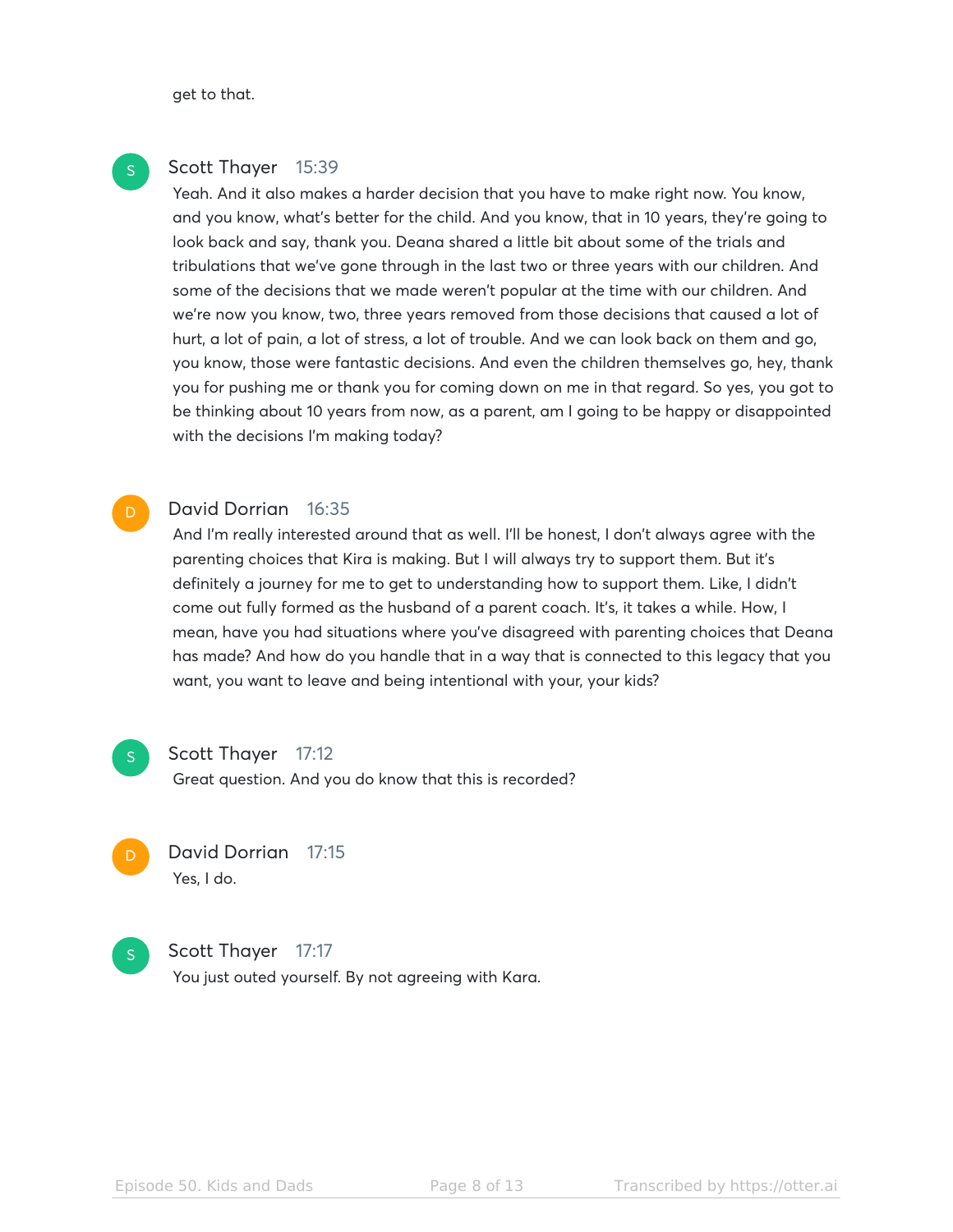#### David Dorrian 17:20

I, it wasn't the smartest move. As I said, it's been a journey. This could be the end of the journey. Wish me luck.

# Scott Thayer 17:29

This will be the last time you hear Dave's voice. That no, that is a great question. And, yes, there are definitely times where Deana and I don't see eye to eye, not because she's shorter than I am. But because we're oftentimes not on the same wavelength as, as parents. And we have that little nuance in our relationship where we're a blended family. So there are things that I did with my children, my bio kids, that she completely disagreed with, and vice versa. There are things that she did that I disagreed with. So from a blended family perspective, what we decided to do very early on was make some of the parenting decisions down biological lines. So were when it came to discipline, and consequences being laid out, the other one could have input and have insight. However, when the final decision was made, it was made by the bio parent. So the only time that it was different was the, if there's a shared rule in the home, say for example, no food upstairs. That was a rule that both parents can enforce, and, and parent on. So things that, that we agreed upon in our home, we were able to enforce together but when it came time to do some discipline for our children, we disciplined down biological lines. Does that answer your question?

#### David Dorrian 19:04

I think it does. And a connected question, maybe a tougher question. So you know, I'll let you decide how you want to answer it, or if you do. Does, does legacy change, or your intentions for legacy change between your biological children and your stepchildren?

#### Scott Thayer 19:22

S

I think in a perfect world, no. I think in a perfect world, and a perfect step dad would want to be equal across the board and have the same desire for their stepchildren that they do their bio children. Candidly, it's at times difficult to, to want to do everything for your stepkids that you've done for your bio kids, or wanting to do more for your step kids than your bio kids. I know that there were times as a stepfather I would feel guilty for, for pouring into Marc and Cienna, because that means I wasn't pouring into Zach, Blake or Shea. However, Zach, Blake and Shea weren't with me at that moment, right? They were with their mom, it's their mom's weekend or whatever it might be. And now I'm pouring into Marc and Cienna. So there's that little sense of, of guilt. But at the end of the day, in a

D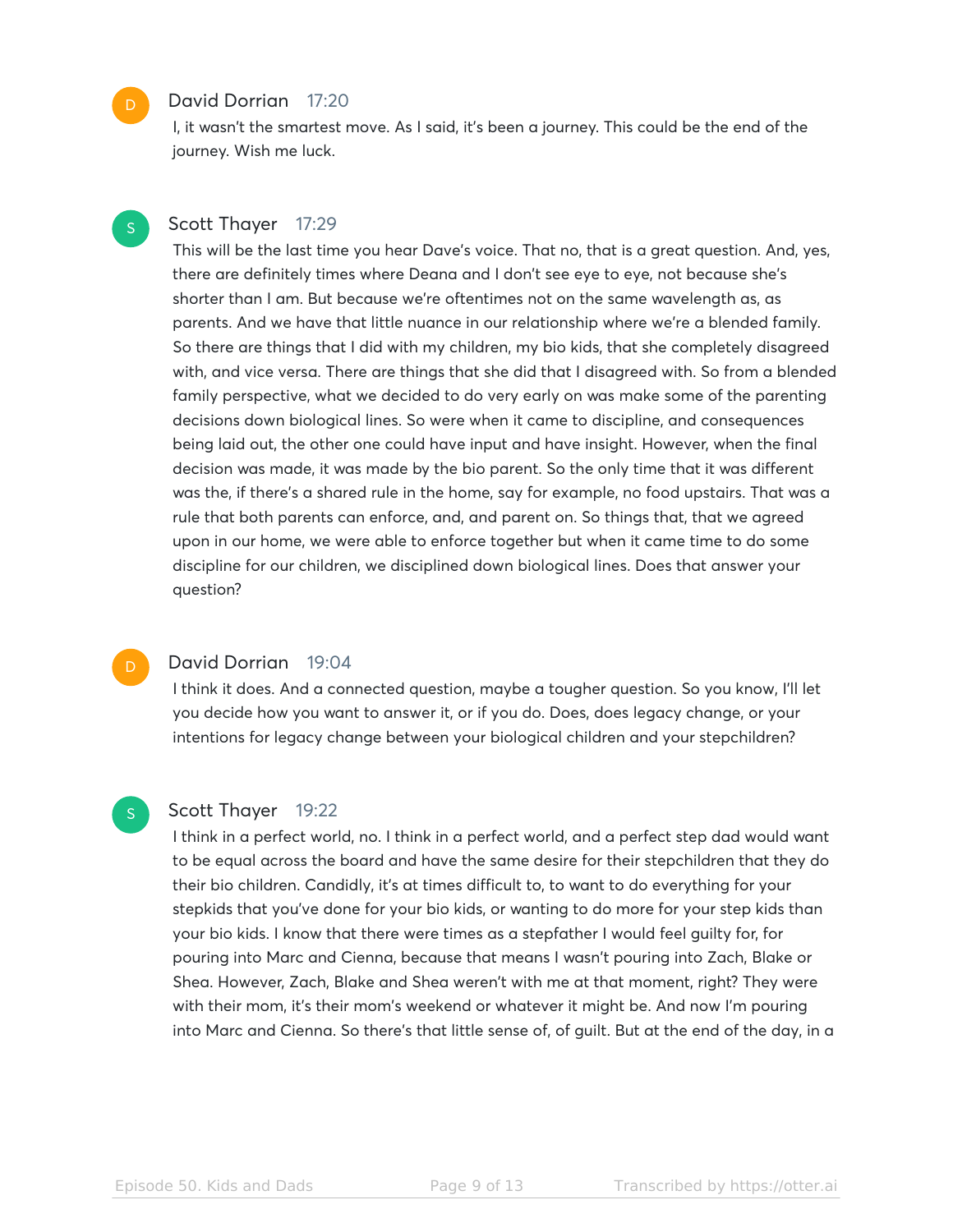perfect world, yes, my desire is that Cienna would look at me the same way that Shealyn does, and say, that's the kind of husband, that's the kind of father that I want for my children, the husband I want for myself. And for Marc, and for Zach and Blake, I would love for them to look at me the same way and say, that's the kind of man I want to be. That's the kind of husband I need to be. And that's the kind of father I need to be.

### David Dorrian 20:47

D

That's fantastic. What a, what a great gift to give to your stepchildren, I think because there's, there's definitely a sense in culture, that that's not always the case. So I think it's fantastic that you can model that and give that to them. I mean, it's, it's similar with any kids, right? Even with two biological kids, I relate to my children in different ways. And I will have, obviously, different goals for them, not because of gender biases or anything, but just because I know that they want different things. So it's going to morph and it's going to change. Some of those are going to be naturally more resonant with the things that I gravitate towards, and others won't. So it's always, I think it comes back to that intentionality that you're, you're talking about. I think you have to realize where you're naturally gravitating towards something, versus where you have to put in a bit more effort. But the child needs that effort from you like that. They are, they're going to notice if you're pulling back and not giving of yourself, because they'll naturally know already that you don't naturally resonate with it, but they want to see you engage. I think, I think that's a key thing with a child, even if they give off an impression, I mean, I'm not there yet. But I imagine teenagers often give the sense that they really don't want you engaging with them or knowing anything about them at all. But I have the sense that actually really deep down they, they do.

#### Scott Thayer 22:12

Yeah, I have, yes, that is definitely true. And there, there are times in our, in our family where I intentionally tell a stupid corny joke. Typical, you know, dad joke like, what did the mama vacuum say to the baby vacuum? And I can't even get the punch line out without hearing groans. For those who are wondering, they said, the mama vacuum said to the baby vacuum, you're a cute little sucker. See, everyone thinks that's funny. And the kids, they groan at it as teenagers. But I know that at my funeral, they're going to talk about those, those corny jokes. So that's fun. I have a question for you is, do you find it, as a father of twins, do you find relating to your two difficult in the equal amount of time and equal way? Or what is that like trying to find their, how to relate to the two separately?

# D

S

# David Dorrian 23:14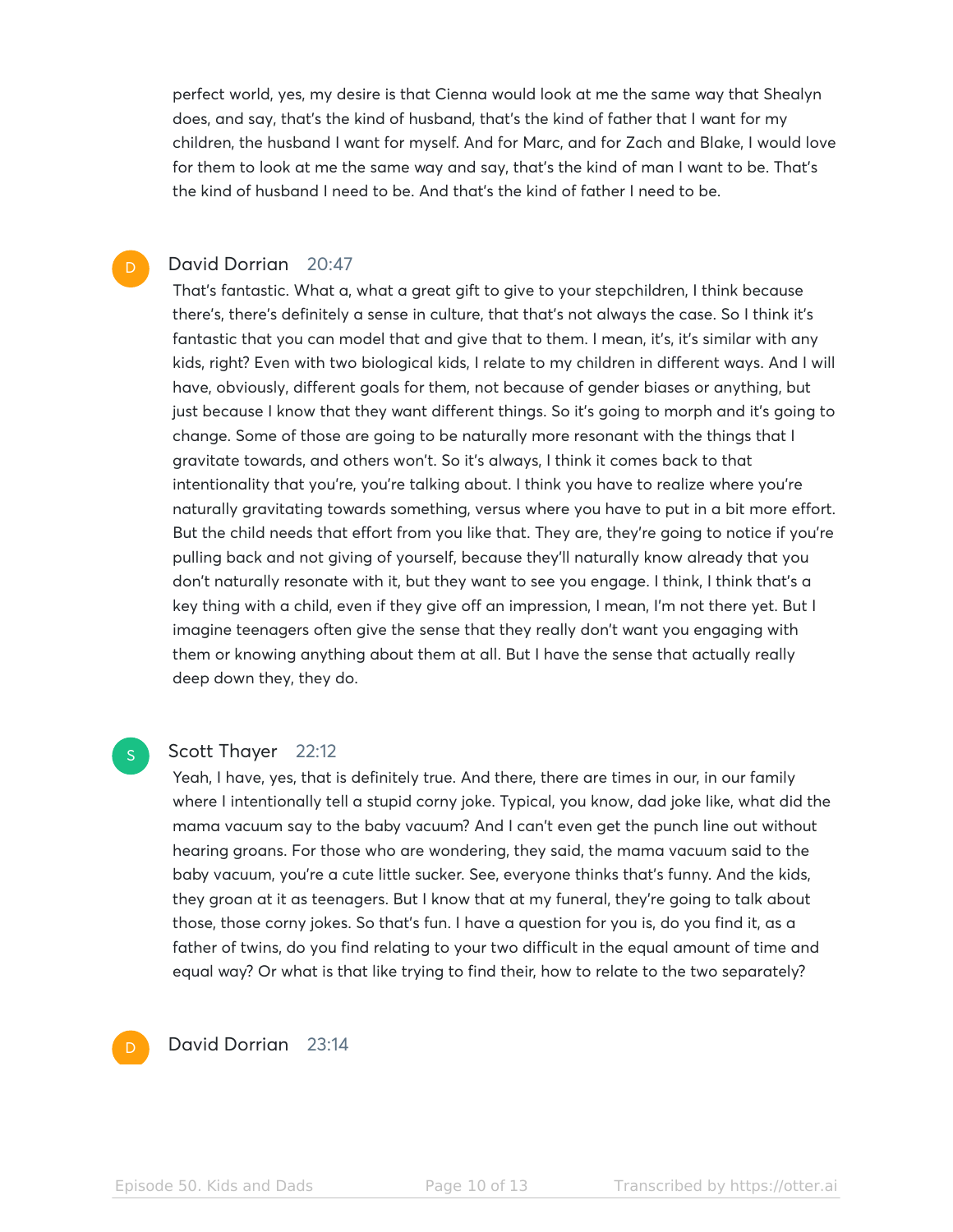I think that is, that is tough. I think Kira's talked about that quite a bit on the podcast as well, how it's really hard as a parent of twins to do it, to do it right. I, where we have boy girl twins, there is a natural distinction. I think it would potentially be much harder if they were the same gender, and interacting with them in different ways, just because of things that I've seen, you know, twins of the same gender tend to oftentimes be lumped together more. So we're lucky in that sense that ours naturally just, just aren't. However, they still have the same problem of often feeling like a single entity. So how can, how can I help with that? And I think generally, the one thing that is really key for us, and again, we're lucky because not everybody is in a dual parent family. But with us, Kira and I have different energies that we bring to the table. And I think it's really important that the children get a balance of that as much as they can. Because of that natural resonance. I mean, Kira will resonate with different aspects even, not even just a child, but different aspects of one child. But it means that those are brought to the fore when she is with them, versus I will resonate and bring different things out of the children when I'm with them. So I think it, it's about the combination of the parents and the time that were able to bring and allowing for that complementary nature to come out. I think, you know, Kira naturally more easily resonates with the kind of approach that that Rhys takes to things. But I think it's actually really important that instead of trying to step in with Rhiannon because we naturally resonate more easily, actually, I give chances for Kira to still lead that and have specific time with her so that they get to grow and not feel that sense that oh, I'm just not right for this person. Because everybody can can grow and blossom with different relationships, it's, there's not just one way of, of engaging with folks. And I think it's really important to have that, that complementary sense. And I think it has to be complementary and not corrective. There, there has been this, this sense back in, you know, in the 50s, or whatever, but in certain cultures, still, the, the father will come in and be the final voice and be corrective to whatever's happened. And I don't think that's anything that's positive, I think that could be really damaging in terms of that modeling for children, the, the importance of the role of, of a mother. But I do think it's also important for fathers not just to acquiesce, because there are specific things that a father can bring to the table, specific energies that, or a balance to, the approach that a mother brings, or, you know, in areas where it's not a male and a female couple, that there's still that sense of complimentary energies that I think it's, it's really important. And that only comes through again, if you show up. So you have to be intentional about showing up and be aware of where you are balancing your partner out and where your kids need that but without necessarily taking away from the work that your, your partner is doing with, with those children. I mean, it's, it's tough, right? Parenting is tough, though, what we're talking about is, is lots of different minefields, potentially for relationships. But as long as you're on the same page about, about the goals, I think you're on a, you're on a firm footing. It's, as you were saying, Scott, if you're looking 10 years down the line, 20 years down the line, where do you want to be in your relationship with your, your partner, and also your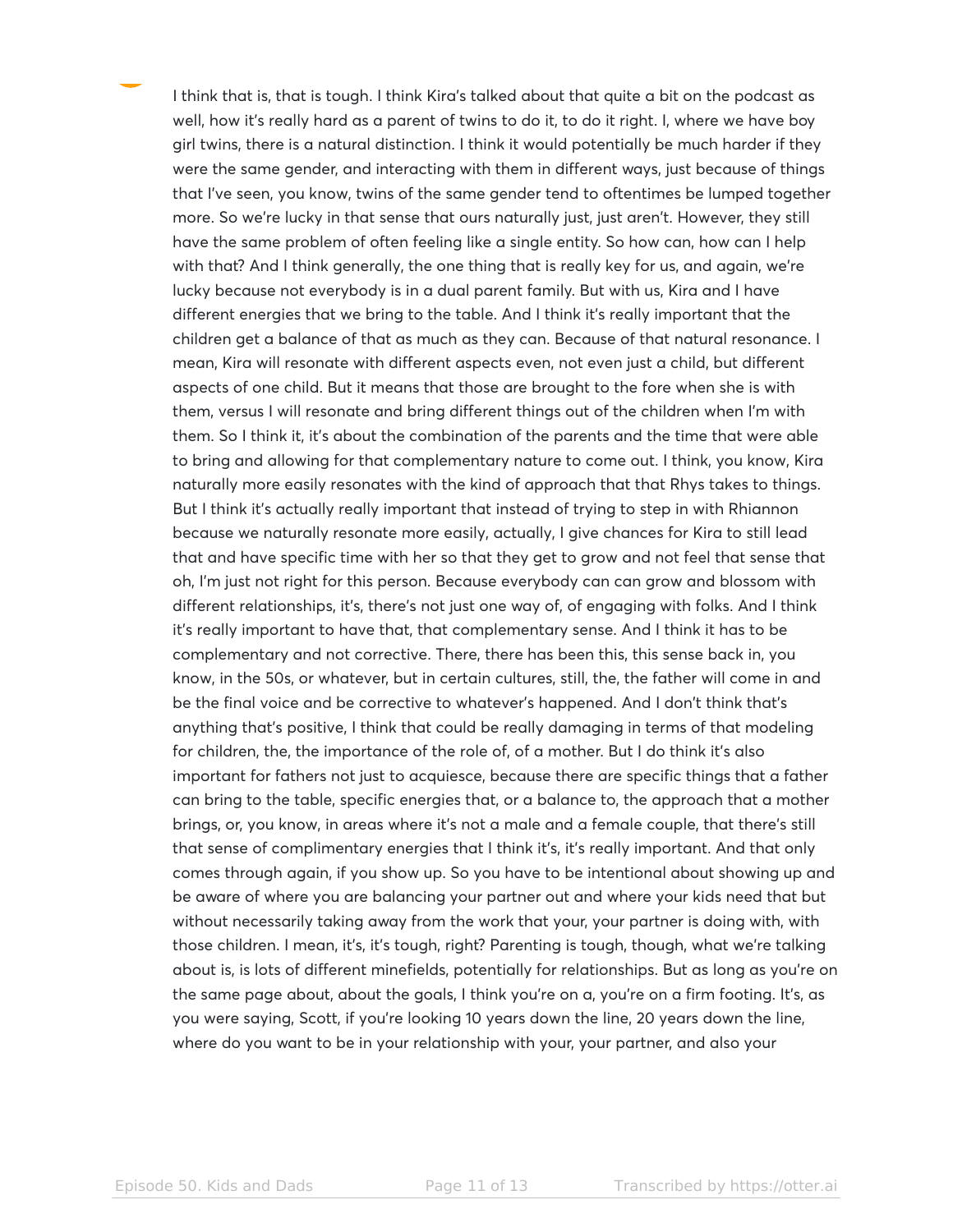relationship with your children? And how can you be intentional about that? And actually, there's a really nice quote that dovetails into that to finish this off from Reed Markham. He says, the quality of a father can be seen in the goals, dreams and aspirations he sets not only for himself, but for his family. So that's been our episode of Raising Adults. I hope you enjoyed it, we did. Before we finish up, we have been instructed to remind you to give Raising Adults a five star review on iTunes, or whatever platform you listen to. Now, you could give a five star review to this episode because I think it's deserving of it.

# S

# Scott Thayer 27:34

Is there a way to give a seven star review?



# David Dorrian 27:36

I don't know if you can give a seven star review. But if you find one, please, please let us know.



# Scott Thayer 27:40

But maybe give us a five star even if you don't think it's worth a five star, that way our wives can think we actually did a good job.



# David Dorrian 27:47

Yeah. And lots of nice comments as well. Reviews and ratings.



# Scott Thayer 27:49

Say that Scott, you've got a face for radio, you know, and that be good.

# David Dorrian 27:54

And all sorts of puns. We love puns, as you can tell, you know, the vacuum jokes and things. So that was, keep 'em coming, keep them coming. And it really does help Kira and Deana bring you more of these episodes and potentially bring you more of us back again. Also, make sure to follow them on Facebook and Instagram @futurefocusedparenting. And check out their YouTube channel for video show notes. Future Focused Parenting. It's been a pleasure talking to you.